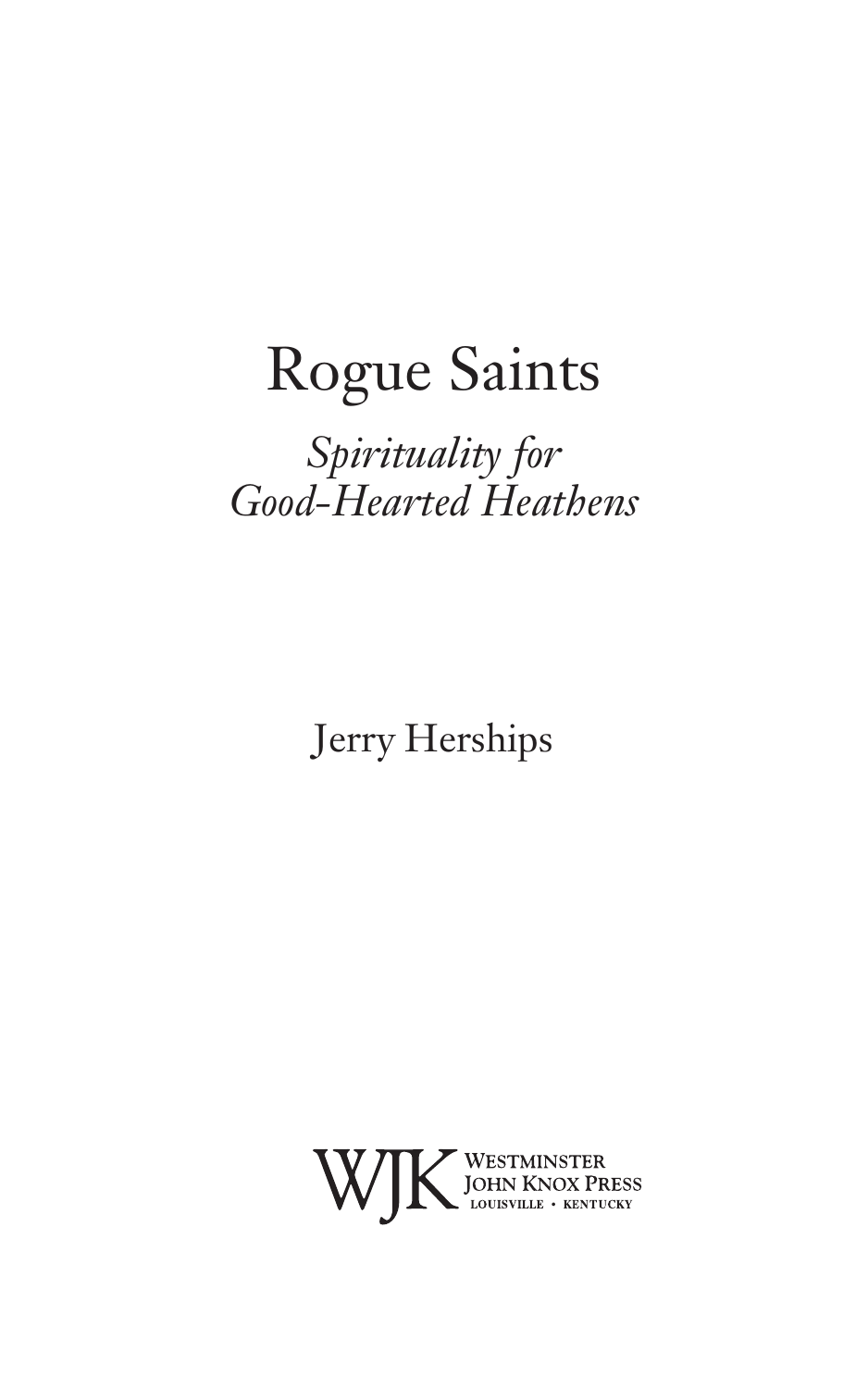## **Contents**

| Acknowledgments                             | ix  |
|---------------------------------------------|-----|
| Introduction: Happy Hour                    | 1   |
| 1. Things God Does (and Doesn't) Care About | 9   |
| 2. Do Justice: Service and Beyond           | 33  |
| 3. Love Kindness: Don't Be an Asshat        | 53  |
| 4. Walk Humbly, with Your Head Held High    | 71  |
| 5. A Church That Doesn't Suck               | 89  |
| <b>Notes</b>                                | 103 |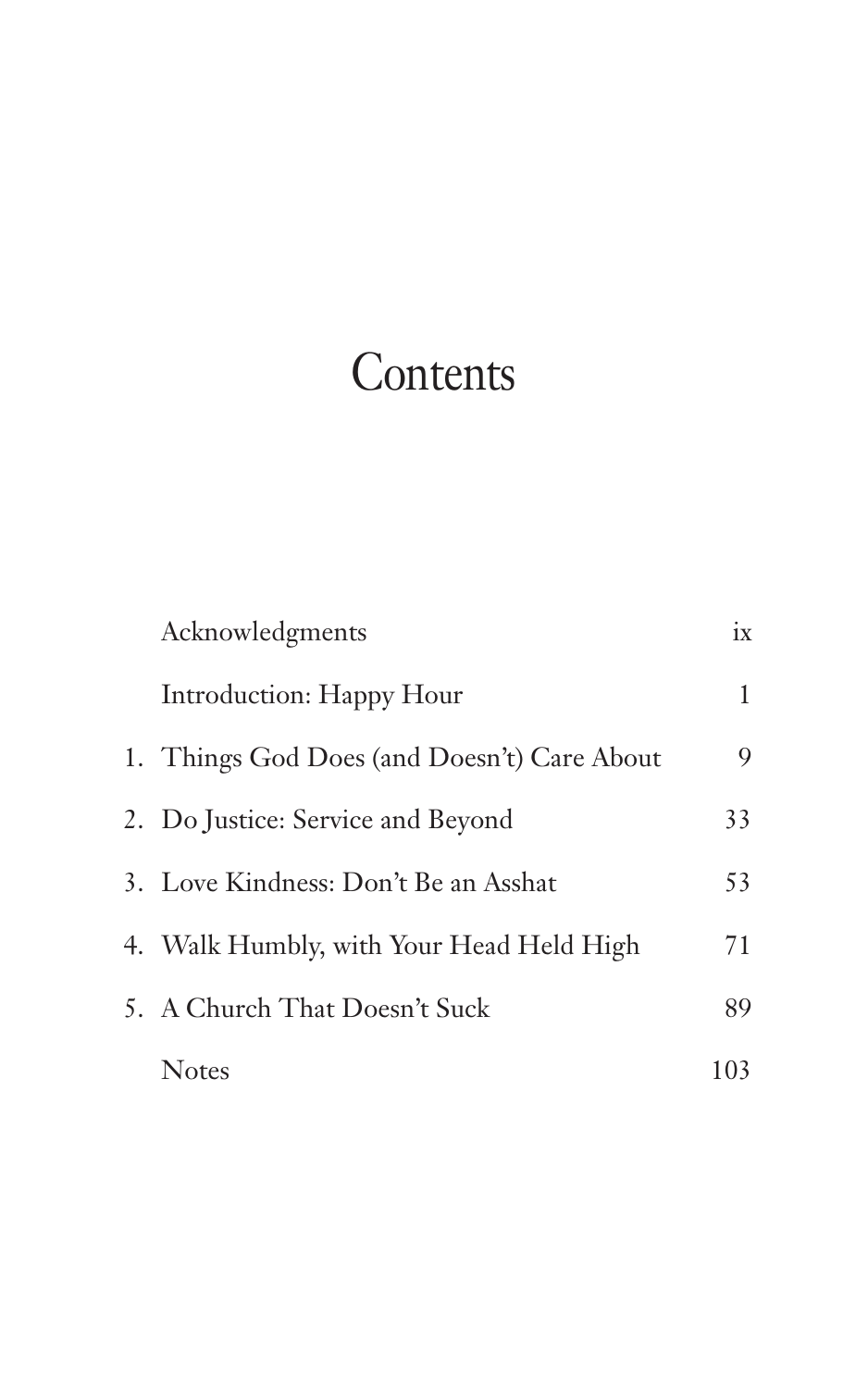### Introduction: Happy Hour

Don't worry. I'm just as stunned as you are that you are reading my second book.

*Last Call* was the story of how I picked up the pieces of my dashed dreams and created a new normal (as a *pastor*, if you can believe that). But even though I'm theoretically part of the religious establishment now, I still have a lot to say about the church and how it connects us to God—and how for many of us, it doesn't.

This book isn't for everyone. But it is for a lot of us, whether we want to admit it or not.

To begin with, let's talk about the fact that I said *in the subtitle* that this book is for heathens. (We won't talk about the fact that after seeing that, *you* picked it up and began reading.)

Merriam-Webster defines *heathen* like this: (1) "of or relating to people or nations that do not acknowledge the God of the Bible," and (2) "strange, uncivilized."

So am I calling you a heathen? Of course not—but yeah, kind of. Technically speaking, there are *a lot* of customs and rituals that twenty-first-century Christians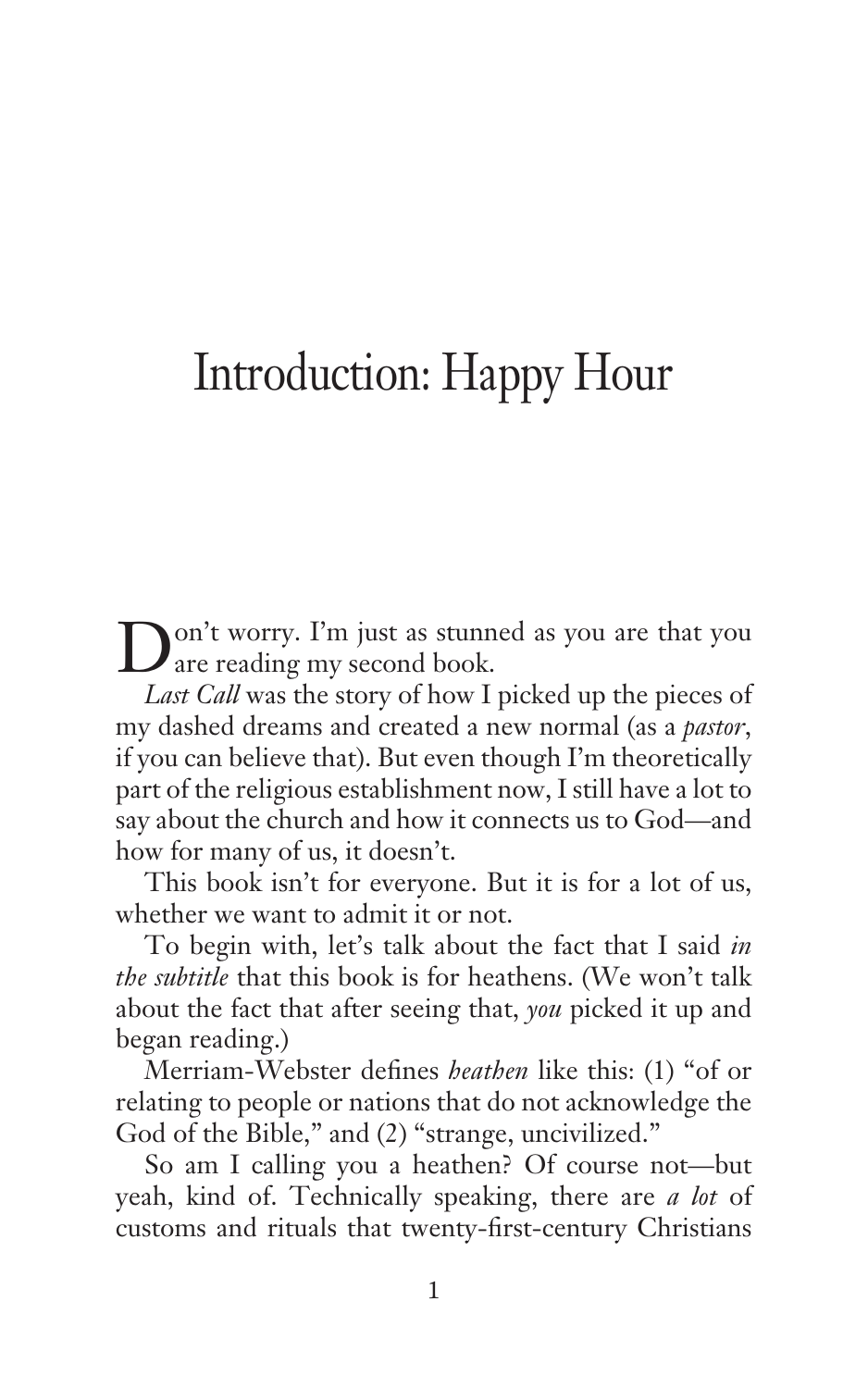don't do or even believe in. And thank God for that! Some of the customs of the religion that is in our Bible are at best outdated and at worse barbaric. Most Christians of the twenty-first century would be considered heathens by refined people in pretty much any other era. On top of that, we have that troublesome phrase, "the God of the Bible." Now which God would that be? There are as many definitions of God as there are people on the planet. Truth be told, they are probably (at least in part) wrong. St. Augustine said, "If you can conceive it, it's not God." There are *a lot* of interpretations of God in the Bible I don't acknowledge, and that probably goes for you too.

The second definition of heathen is "strange" and "uncivilized." OK, guilty as charged. I am calling you that. But that's a good thing (at least the strange part). I think we need now, more than ever, people who are willing to not fit in, people who are not down with the "one size fits all" of church. Or of anything! You picked up this book probably because the current way you are connecting to God (or not connecting) just feels . . . off. It's not an easy fit, it's off-kilter, it's a bit of a square-peg-in-around-hole situation. It's not necessarily *bad*. Just off.

This book is for people who are cynical about, fed up with, or simply uninspired by church as usual. They're good people who manage to live pretty moral lives. (Granted, "pretty moral" is relative.) I would even go so far as to call them, at times, saints. Nelson Mandela said, "I am not a saint, unless you think of a saint as a sinner that keeps on trying."1 The readers of this book are people who want to, somehow, keep on trying. They don't need weekly tips from a preacher. They can spot a sermon that has an opening, three points, and a close—with a few *Chicken Soup for the Soul* illustrations thrown in.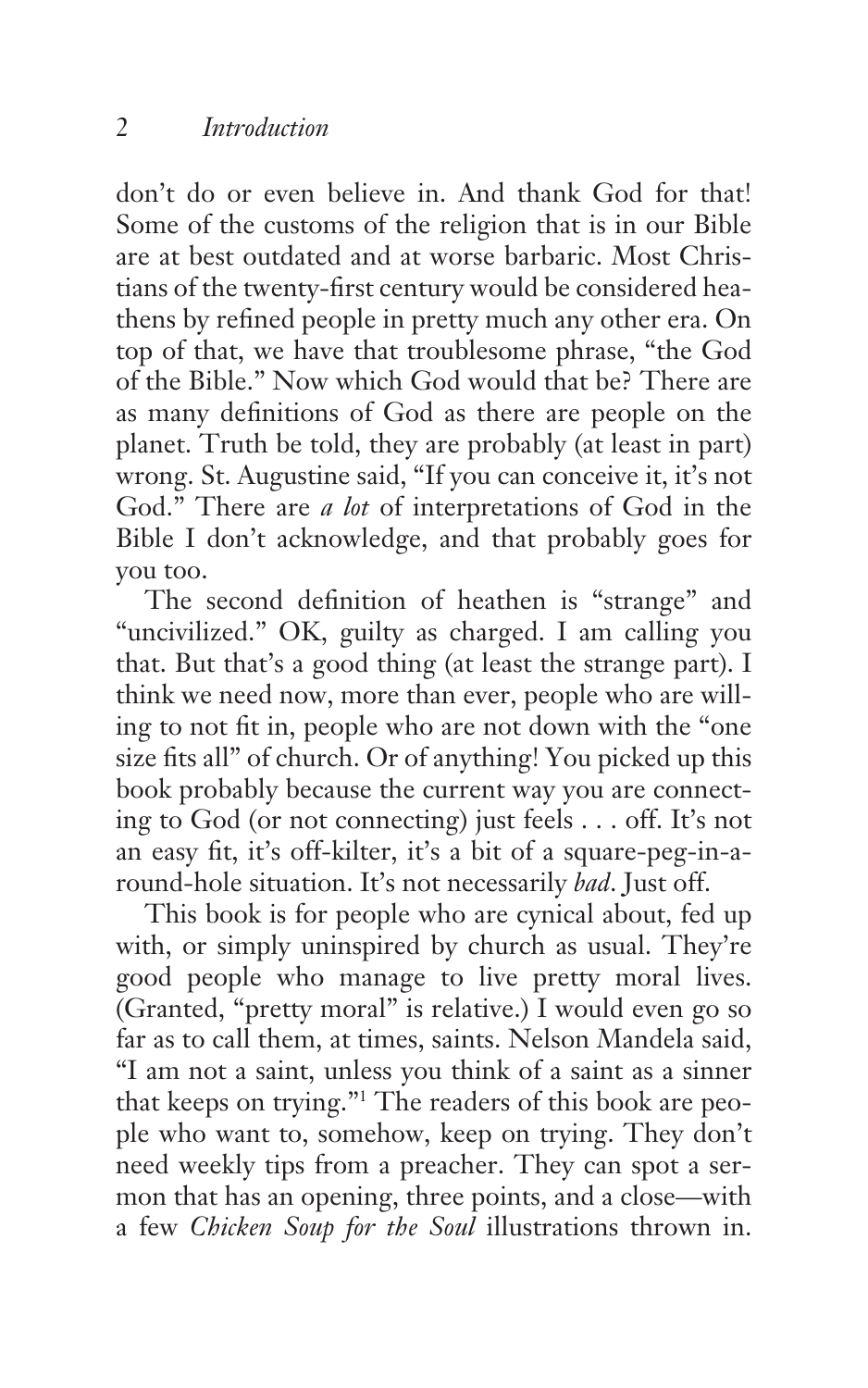They know the tricks preachers sometimes use of throwing in a "In the original Greek . . ." or a "I was reading in the *New Yorker* the other day." (Make no mistake—I have done both these things. They aren't bad. But the listener craves something else.) Does this sound like you? Maybe you continue to go to church even though it just seems blah. You want more. You *need* more. You want that feeling of connection to something bigger—God? A community? A mission to change the world? Isn't that what this Jesus thing is supposed to be about?

Sadly, there are times when I feel like the people in the pews get it better than the leaders in the church do.

I do believe it's better than it was! At some point we have to own the fact that the church has done some horrific shit in the name of God. Many times we got it wrong. We've got to own that—and then move forward so that history doesn't repeat itself.

To be fair, I think most of us got off on a really bad foot when it comes to religion. The idea of original sin screwed us up pretty good. I think it is a colossal mindscrew to say that we started off in the hole and that we suck. First off, I don't think that was the beginning or "original" moment anyway. (It's not even in the Bible. Anywhere.) If we are going to start at the beginning, then let's start *at* the beginning! We *start* with, as Richard Rohr, Matthew Fox, and others like to call it, "original blessing." That I can be down with. In the beginning it was good, good, good, until God created people and then—wait for it—it was *very* good! Now *that* sounds like good news.

We are learning that shaming is bad (duh) and that it never leads to change. (Not to mention that it was *never* done by Jesus—but I'll get back to him later.) I want this book to alleviate guilt, create joy, and give people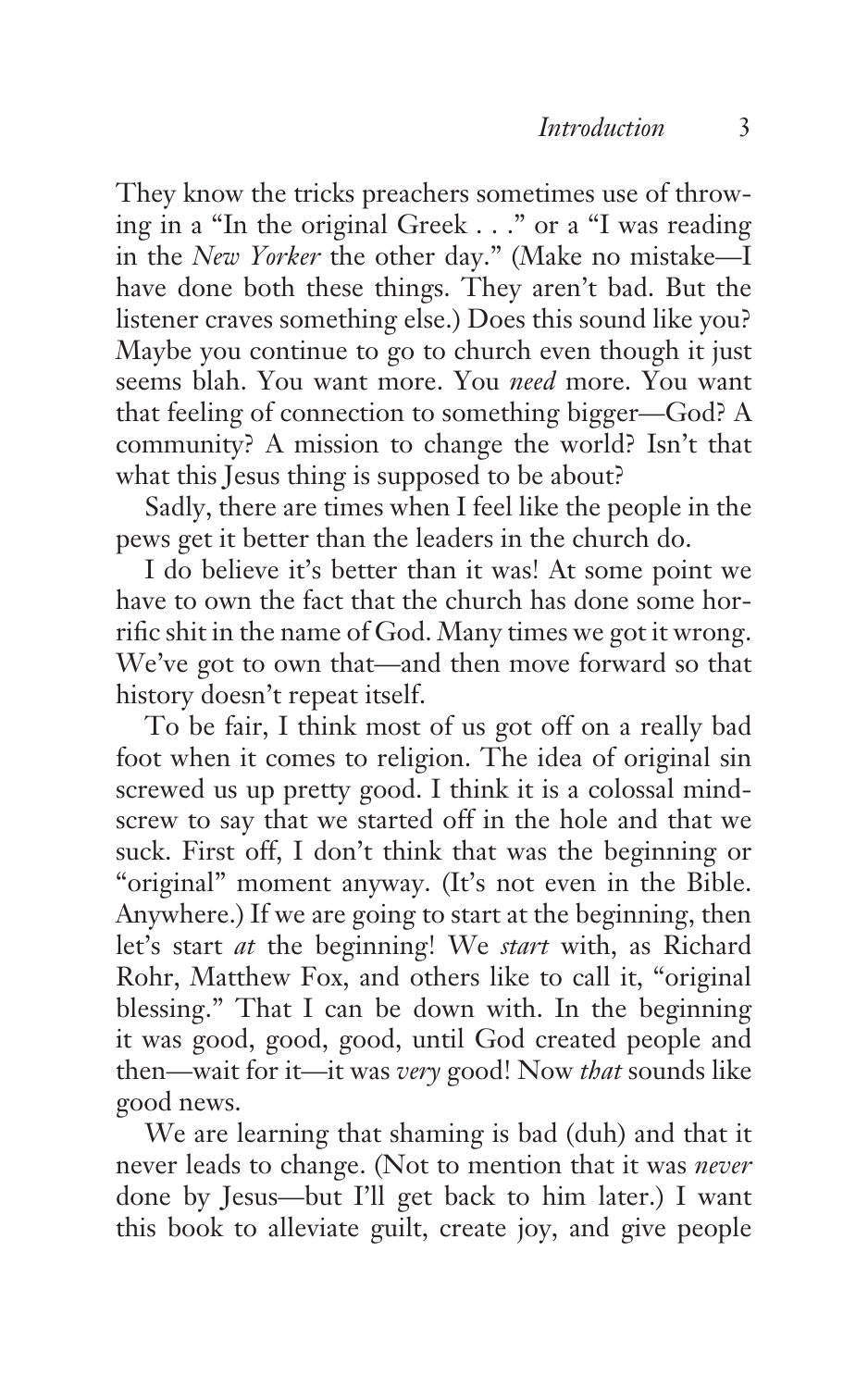permission to find God in new and different ways—even if that means sleeping in on Sundays.

I know of what I speak. Sunday morning worship services were never the happiest hour of my week. Even when I was an altar boy at St. Raphael's in metro Detroit, it just was not my gig. Having said that, I knew I loved God! Sunday mornings still aren't great—I'm not afraid to say it—and I'm a pastor! I know a lot of pastors who dread Sunday morning. They get it. They want it to be better, they know it isn't working, and yet they don't know what to do about it. I couldn't live like that. Once I had put in enough time "paying my dues," and had bugged the right people enough, I got to start my own thing. I kinda said to hell with Sunday mornings. Not just because it wasn't working for *me*, but I knew it wasn't working for a lot of people. To this day—and I love my colleagues—I have not found a church to go to since I started my faith community eight years ago.

People don't really know what to call AfterHours. The people who actually *go* to AfterHours call it a church. But the people in the "business" of church (professional church people) always call it a "ministry." "Your ministry is so  $\ldots$  unique," they say. It's like the minute we started feeding homeless people every week, we apparently stopped being a church.

I'll take being a ministry—and a church.

Our gathering time, which I and others call happy hour (OK, maybe just me) is literally happy hour (well, almost—we meet at seven o'clock. If you are still at happy hour at 7 p.m., you aren't at happy hour anymore—you are on your way to getting drunk. Call Uber). We meet in bars, we eat, we drink, we chat about life and God and Jesus, and we make lunches to feed our homeless neighbors. And the folks who come are just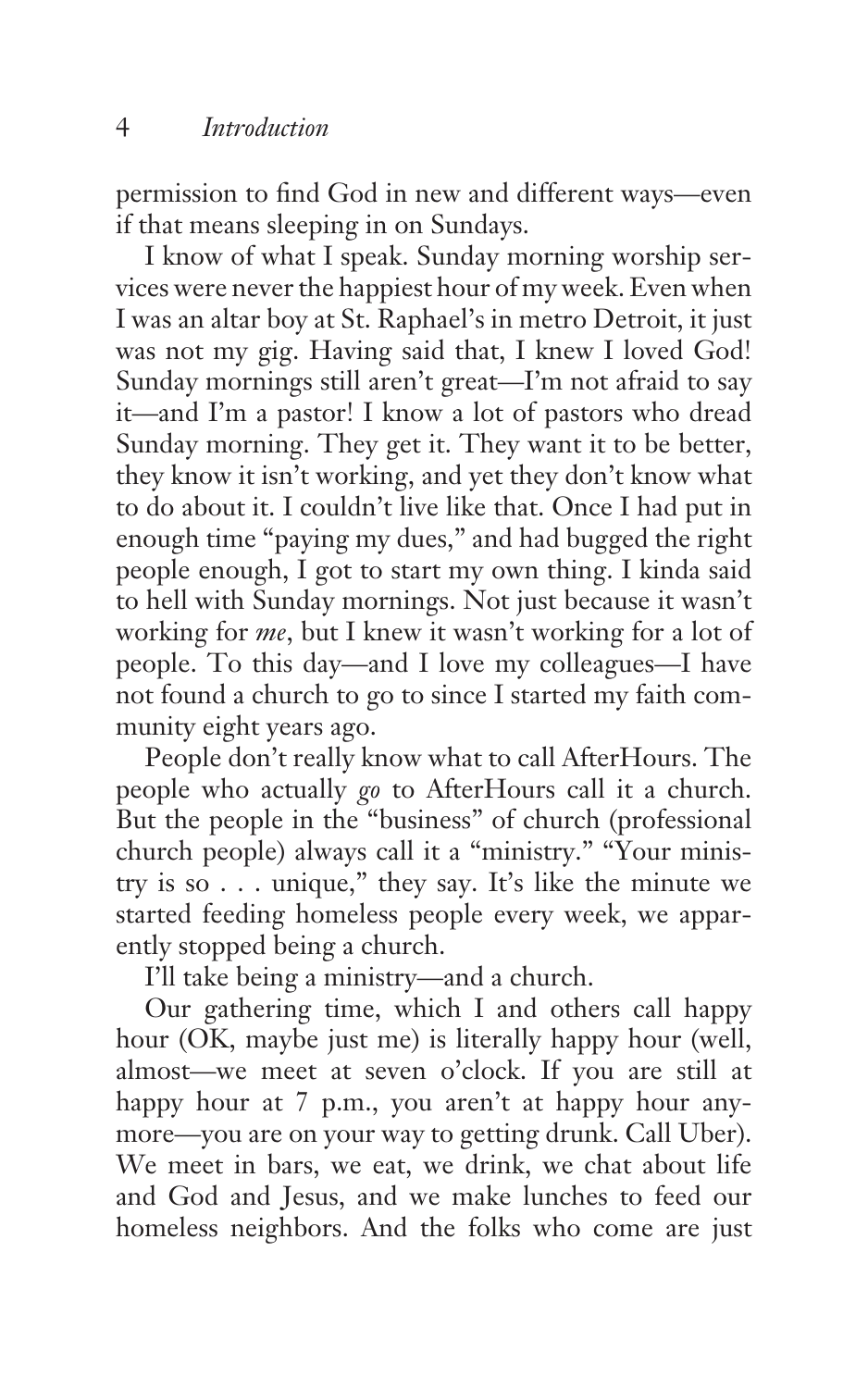like you. They are what I like to call spiritual independents: They are done with playing the church game; they just want to connect with other real people with real issues and do some real good in the world. They don't need a steeple and sermon to do that—and neither do you.

Kelly, one of the people on my leadership team, is agnostic, and she knows more about how the church runs than anyone I know. (She's flown across the country to study church administration. She knows her shit.) She is also one of the most loving people I know—that "Don't just say it, but roll up your sleeves and show it" kind of love. I'll take her over a thousand Christians who sit passively by and just point fingers.

I want to be clear from the get-go: I am not here to bash church. I am here to bash shitty church—and I think God would agree. (I can back up this claim with some Bible stuff, but that comes later.) It is actually the fact that I *do* care about church that leads me to make some of these comments. I think church can save this world—if we can figure out a way to do it right and in a meaningful way, if we can figure out how to serve the community and the planet and get on board with people who want to change the world and put more love into it.

Connection is the key. I think the desire to connect to something bigger is strong, even hardwired. We are born to be in community—authentic community, though, not one forced upon us. I think we also long to be a part of something that helps change the world for good. This can be feeding the poor, running a 5K to end cancer, or planting a tree. We want more. We want to feel that we matter. When we feel that connection to something bigger, whether it's a community or a cause, well, it's awesome.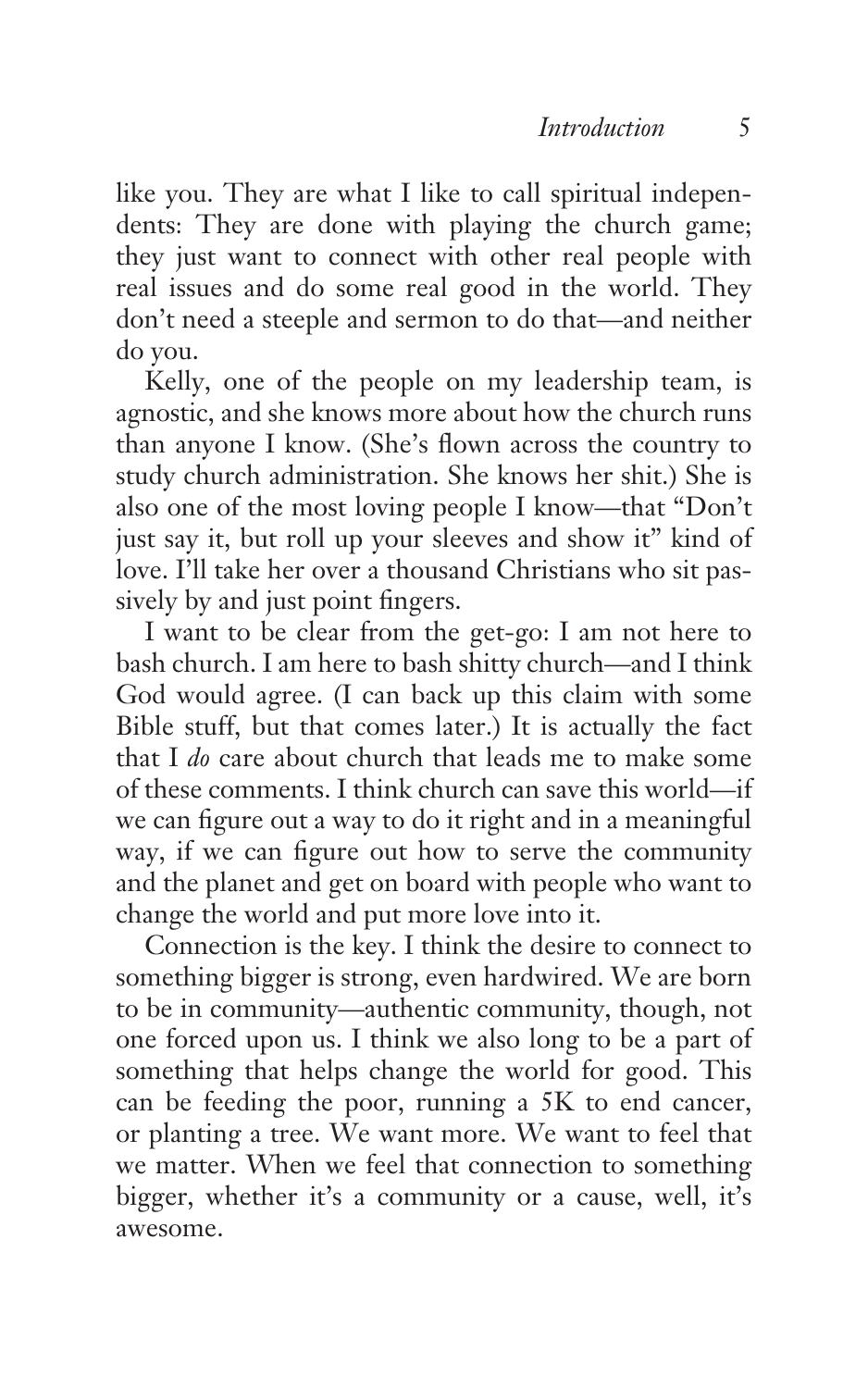And that is the goal for this book: to help you discover your bigger thing. The thing Søren Kierkegaard called "the idea for which I can live and die."

I think religion can give us the framework, but I don't think it's necessarily a house everybody wants (or frankly, needs) to live in. Community and a connection to something higher can take *a lot* of forms.

If you have a faith community that you are digging like a ditch, put this book down and go be a part of it. (If you already bought the book, pass it on to someone who needs it.) But if you don't have that community, if you don't have that "thing," then read on.

I think you might pick up what I'm puttin' down.

I'm going to introduce you to the religious misfits and rogue disciples who make up our tiny, faithful, ass-kicking AfterHours community. I will be talking about Heather, who invited all of AfterHours to her burlesque class "final," and how the group left her teacher speechless. I will be talking about Adam, who has two full sleeves of tattoos (many of which are visual illustrations of Bible passages . . . and one of which is one of our AfterHours logos!), and what drew him back to community after having been hurt by it years ago. I will be talking about our beautiful LGBTQ folks who give us a beauty and authenticity that we would have never had if they had not come to help teach us how to live in our own skin. I have learned from them that sometimes we need to walk away from communities and "friends" who don't accept us for who we are. (Who can't relate to that?)

I will also be telling stories from the park, where we hand out sack lunches and do Communion every day. These are stories of hope and healing and of the homeless who make me forget about my own stupid self-absorption and help me remember that there are people with prob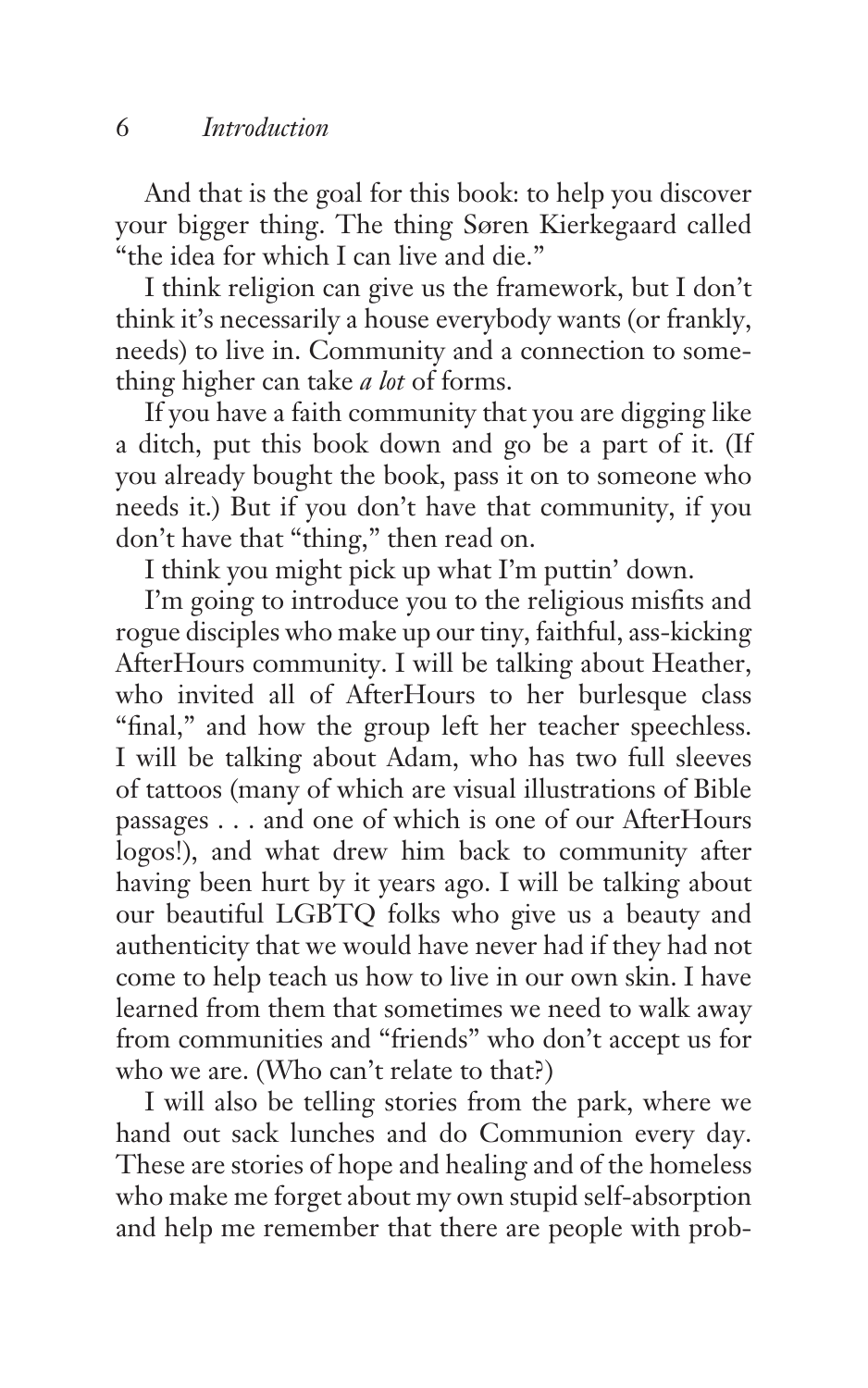lems *way* bigger than the fact that my wife, Laura, bought the wrong kind of cream cheese and the fact that we are running out of room in our fridge and had better "eat it up" this week. (*Then* I get pissed because I don't get to eat out as much.) Basically, the homeless of my community remind me I can be a whiny little bitch.

See, in this book, I don't really care if you "go to church" or not. I really don't.

But man, I do care a lot that you find your "thing." I really do care if you connect to something bigger than yourself and find a community of people who love you. I care a helluva lot that you find a way to stop searching for meaningless shit and instead find something that feeds your spirit and your soul. I care more than you know that you find that thing that Howard Thurman said "makes you come alive."

If even one of you finds your way, or your direction, or your compass, or your peeps as a result of reading these words, it will all be worth it.

I start every chapter with a section called "The Spirituality of . . ." In these sections (and sprinkled throughout chapters), you will find stories of people who found their connection to something bigger through what might be considered "nontraditional avenues": surfing, yoga, riding horses, even a good cigar. The purpose of these sections is to help you expand your understanding of connection to the holy by adding some roads that traditionally haven't been associated with the sacred. In short, we want to get God out of the box that we stuck God in in the first place.

Oh, and there might be drink recipes at the end of every chapter. I was a bartender for ten years when I first started off in stand-up comedy. Enjoying a well-made cocktail is one of the great joys of my life. I might as well